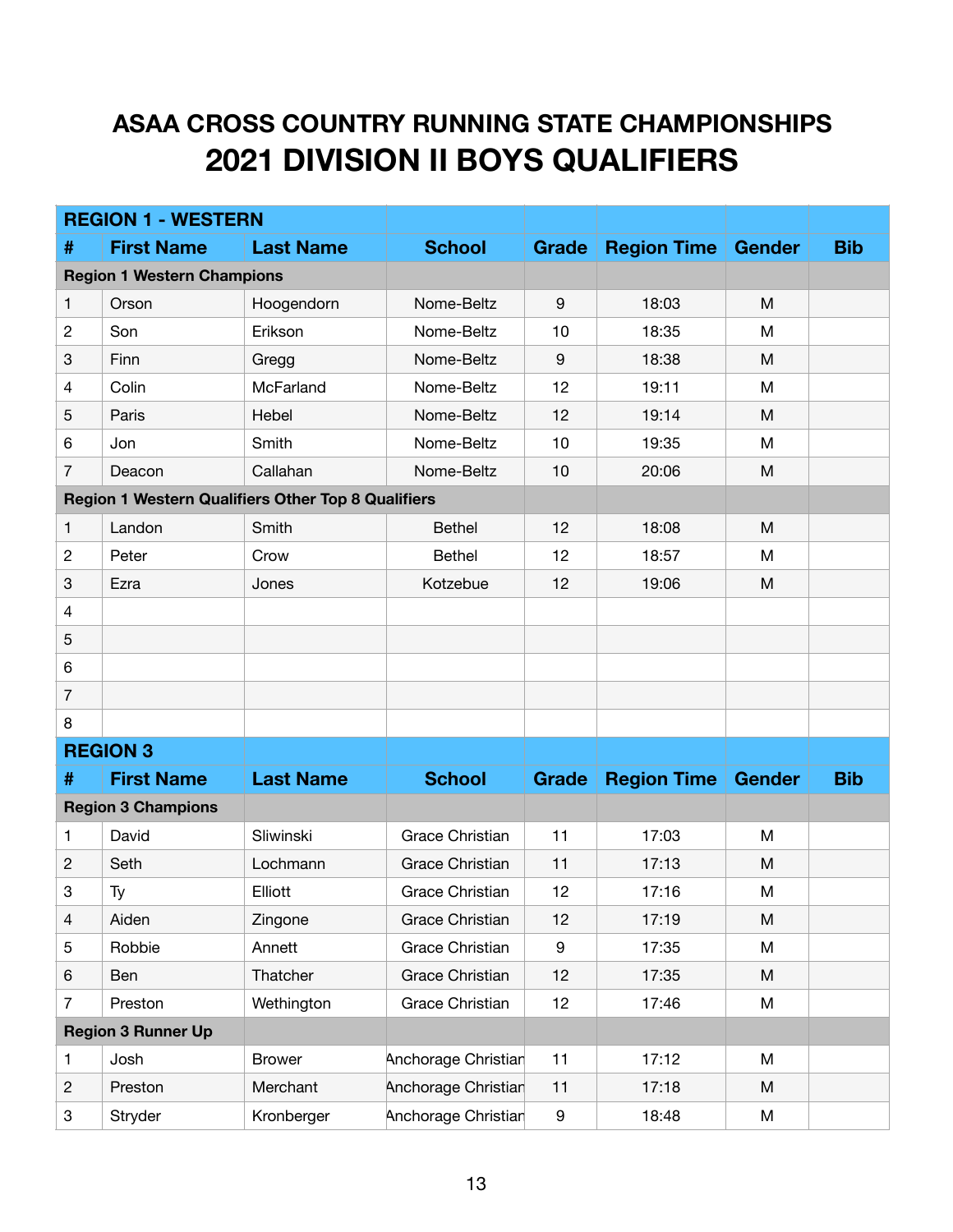| 4                                            | Micah                        | <b>Tedrick</b>   | Anchorage Christian | 12               | 18:56                     | M |            |  |
|----------------------------------------------|------------------------------|------------------|---------------------|------------------|---------------------------|---|------------|--|
| 5                                            | Nolan                        | Warren           | Anchorage Christian | 10               | 19:01                     | M |            |  |
| 6                                            | Daniel                       | Szepanski        | Anchorage Christian | 12               | 20:33                     | M |            |  |
| $\overline{7}$                               | Elijah                       | Szepanski        | Anchorage Christian | 10               | 21:38                     | M |            |  |
|                                              | <b>Region 3 Third Place</b>  |                  |                     |                  |                           |   |            |  |
| 1                                            | Gregory                      | Fallon           | Kenai Central       | 10               | 17:40                     | M |            |  |
| $\overline{c}$                               | Jack                         | Laker            | Kenai Central       | 10               | 18:20                     | M |            |  |
| 3                                            | Joe                          | Hamilton         | Kenai Central       | 12               | 18:47                     | M |            |  |
| 4                                            | Tyler                        | Hippochen        | Kenai Central       | 12               | 18:52                     | M |            |  |
| 5                                            | Armands                      | Veksejs          | Kenai Central       | 11               | 19:41                     | M |            |  |
| 6                                            | Nathan                       | Haakenson        | Kenai Central       | 12               | 20:22                     | M |            |  |
| $\overline{7}$                               | George                       | Wright           | Kenai Central       | 12               | 20:46                     | M |            |  |
|                                              | <b>Region 3 Fourth Place</b> |                  |                     |                  |                           |   |            |  |
| 1                                            | Seamus                       | McDonough        | Homer               | 11               | 17:57                     | M |            |  |
| $\overline{c}$                               | Damon                        | Weisser          | Homer               | 11               | 18:45                     | M |            |  |
| 3                                            | Jody                         | Goodrich         | Homer               | $\boldsymbol{9}$ | 18:58                     | M |            |  |
| 4                                            | Lance                        | Seneff           | Homer               | 11               | 19:14                     | M |            |  |
| 5                                            | Adams                        | Veldstra         | Homer               | 12               | 19:27                     | M |            |  |
| 6                                            | <b>Brock</b>                 | <b>Barth</b>     | Homer               | 10               | 19:44                     | M |            |  |
| $\overline{7}$                               | Aiden                        | <b>Brost</b>     | Homer               | 12               | 20:40                     | M |            |  |
| <b>Region 3 Other Top Fifteen Qualifiers</b> |                              |                  |                     |                  |                           |   |            |  |
| 1                                            |                              |                  |                     |                  |                           |   |            |  |
| $\overline{c}$                               |                              |                  |                     |                  |                           |   |            |  |
| 3                                            |                              |                  |                     |                  |                           |   |            |  |
| 4                                            |                              |                  |                     |                  |                           |   |            |  |
| 5                                            |                              |                  |                     |                  |                           |   |            |  |
| 6                                            |                              |                  |                     |                  |                           |   |            |  |
|                                              |                              |                  |                     |                  |                           |   |            |  |
| <b>REGION 5</b>                              |                              |                  |                     |                  |                           |   |            |  |
| #                                            | <b>First Name</b>            | <b>Last Name</b> | <b>School</b>       | Grade            | <b>Region Time Gender</b> |   | <b>Bib</b> |  |
|                                              | <b>Region 5 Champions</b>    |                  |                     |                  |                           |   |            |  |
| 1                                            | Silas                        | Demmert          | Sitka               |                  | 16:58                     | M |            |  |
| $\overline{c}$                               | Annan                        | Weiland          | Sitka               |                  | 17:35                     | M |            |  |
| 3                                            | Hank                         | Maxwell          | Sitka               |                  | 17:59                     | M |            |  |
| 4                                            | Asa                          | Dow              | Sitka               |                  | 18:05                     | M |            |  |
| 5                                            | <b>Trey</b>                  | Demmert          | Sitka               |                  | 18:37                     | M |            |  |
| 6                                            | Connor                       | <b>Hitchcock</b> | Sitka               |                  | 18:45                     | M |            |  |
| 7                                            | Colton                       | Ewes             | Sitka               |                  | 18:48                     | M |            |  |